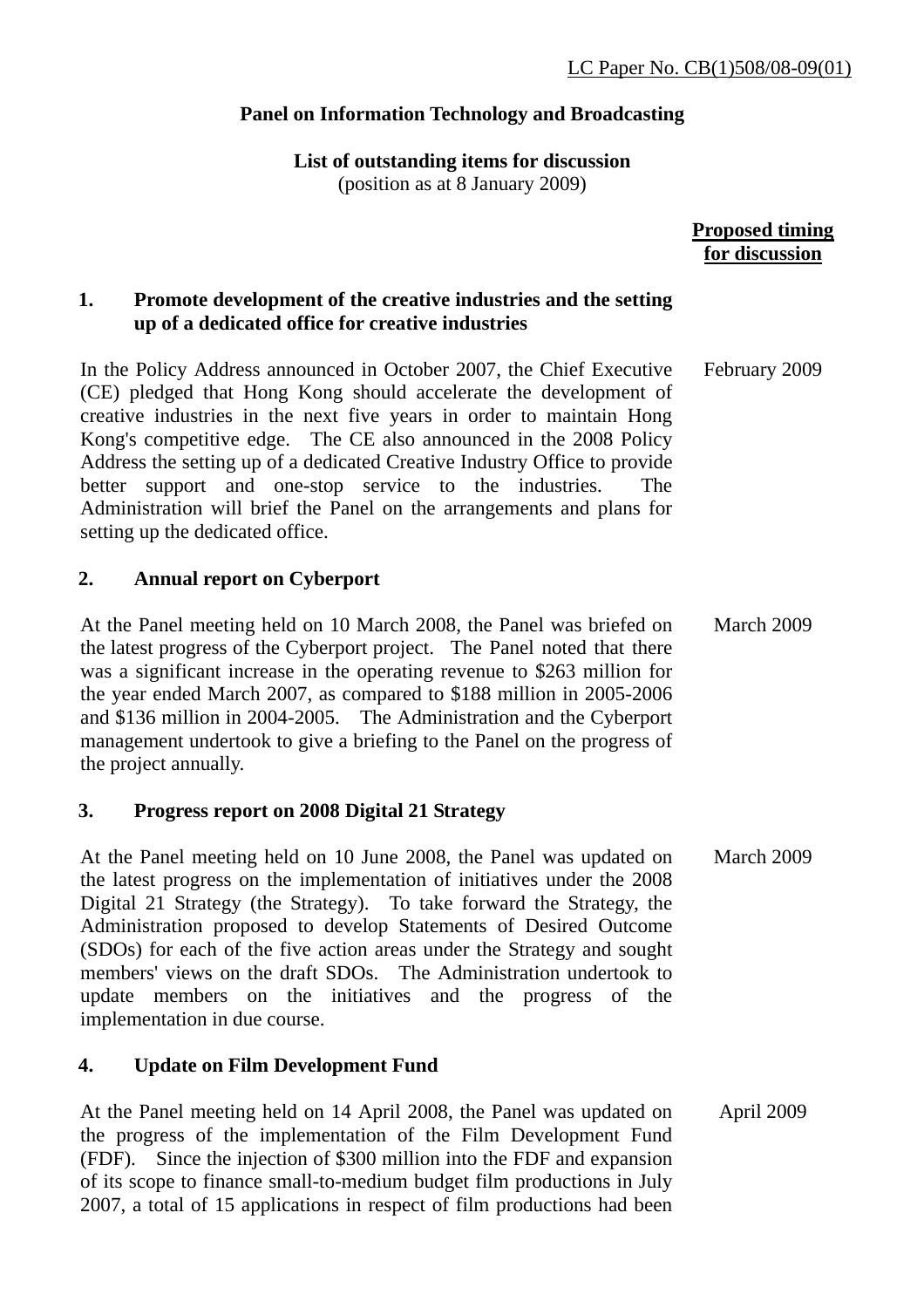April 2009

received up to end December 2008. Of these, nine were approved, three rejected, and one being processed. Two applications were withdrawn by the applicants. The total amount of funding approved for the nine successful applications is \$25.44million. As regards the other film-related projects which are conducive to the healthy and long-term development of the film industry, a total of 20 projects have been approved up to end December 2008. The total amount of funding approved for these 20 applications is \$37.85 million. Administration will continue to promote the use of the FDF to the film industry.

## **5. Review on Administration of Internet Domain Names in Hong Kong**

At the special meeting held on 11 December 2008, the Panel was updated on the progress of implementing the recommendations of the review of the administration of Internet domain names in Hong Kong following a consultancy study in 2006 and a public consultation between 4 May and 15 June 2007. The Panel was also briefed on the changes to the governance structure of the Hong Kong Internet Registration Corporation Limited (HKIRC), a non-profit organization endorsed by the Government to oversee the administration and management of the domain names ending with ".hk". Members raised concern about the governance structure of the HKIRC, the appointment mechanism of the Board of Directors, Board Chairman and HKIRC's Consultative and Advisory Panel. Some members expressed grave concern about possible undue influence of the Government on the corporate management of the HKIRC thereby undermining freedom of expression and free flow of information which were the core values of Hong Kong and essential to its economic prosperity. Some members suggested that a meeting be held with the industry to receive views from relevant stakeholders on the matter. The Administration undertook to brief the Panel again when the new institutional arrangements of HKIRC were wholly in place.

### **6. Review of PNETS Licence Regime**

The current public non-exclusive telecommunications service (PNETS) licensing regime has been put in place for more than 20 years. In light of the rapid market changes and regulation developments over the past years, OFTA will conduct a public consultation by early 2009 with a view to streamlining the present PNETS licensing regime and bringing it in line with the other licensing regimes introduced recently for other telecommunications service providers (e.g. Service-Based Operator Licence and the Unified Carrier Licence). May 2009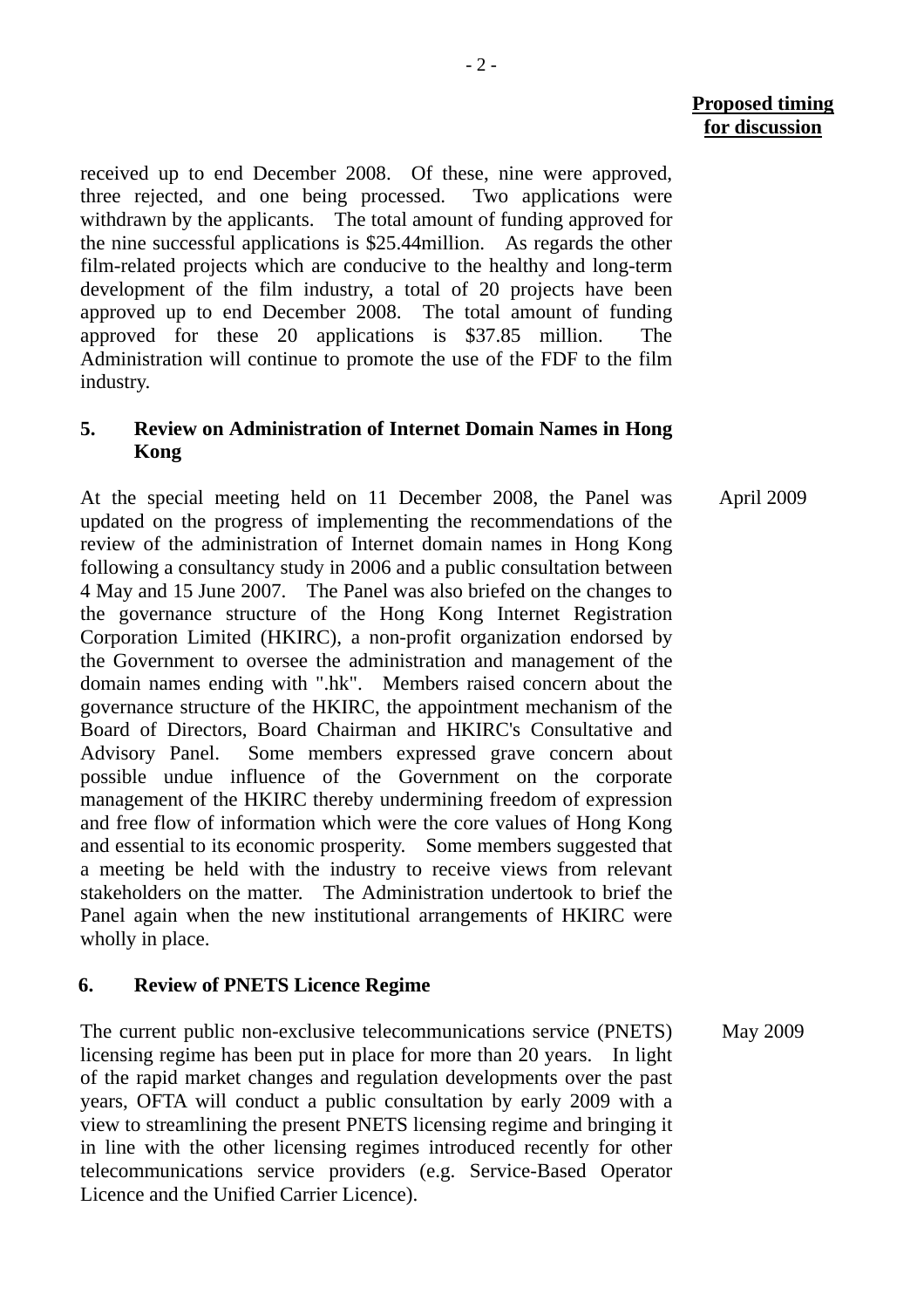May 2009

### **7. Digital terrestrial television update**

At the meeting held on 19 February 2008, the Panel was briefed on the service launch of digital terrestrial television (DTT) in Hong Kong on 31 December 2007. The DTT network has been extended to 18 districts covering 75% of the Hong Kong population in August 2008. As of September, there are more than 500 000 (or about 23%) Hong Kong households watching DTT via set-top boxes, integrated digital TV sets or computers. The Administration will further update the Panel on the progress of the DTT implementation including the on-going network construction extending the coverage, status of DTT take-up by the viewing public and the latest publicity.

# **8. Review of Control of Obscene and Indecent Articles Ordinance (COIAO) (Cap. 390) – second round of public consultation**

CEDB launched a four-month public consultation on the review of COIAO on 3 October 2008. At the Panel meeting held on 20 November 2008, members received submissions from and exchanged views with deputations and interested parties on the review of COIAO. Following the first round of public consultation, the Administration will draw together the public views and come up with proposals for the second round of public consultation as far as possible. June 2009

#### **9. Report on the follow-up actions for fixed mobile convergence**

At the Panel meeting of 11 June 2007, members were briefed of the TA's statement entitled "Deregulation for Fixed-mobile Convergence (FMC)" which set out his decisions of various issues to facilitate FMC, including withdrawal of regulatory guidance for fixed-mobile interconnection charges, introduction of the unified carrier licences, further examination of implementing fixed mobile number portability, etc. The Administration will report and update members of the implementation of these initiatives. June 2009

### **10. Progress update on the E-Government programme**

At the Panel meeting held on 13 May 2008, the Panel was briefed on the major achievements made and the benefits that E-government services had brought to citizens since the last report made in July 2007. The Administration will provide a regular update on the implementation of E-government programmes to the Panel. June 2009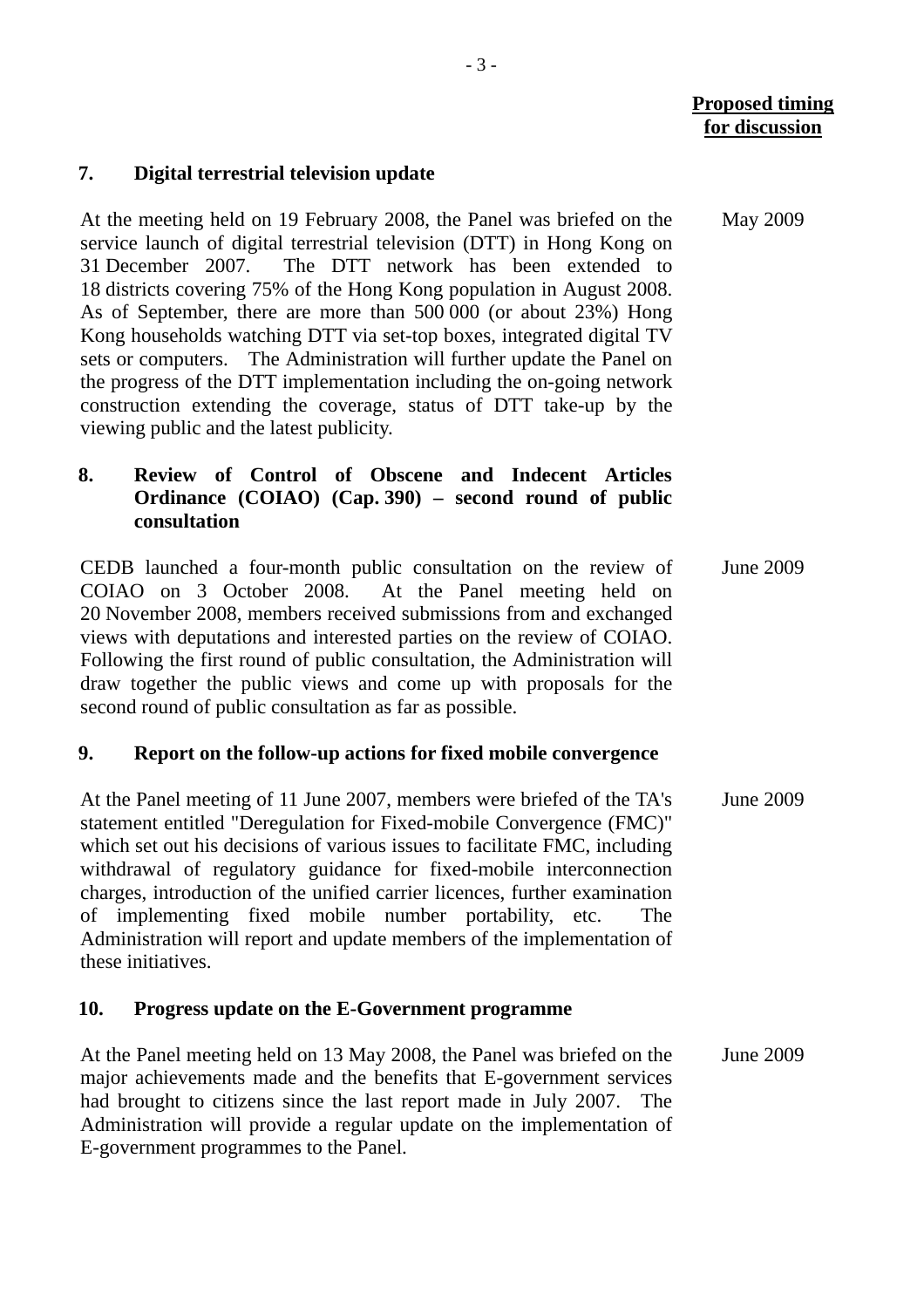#### **11. Review of telephone directory enquiry service**

In accordance with the current licence condition, fixed carrier licensees are required to provide directory information services (including printed directory and directory enquiry service) free of charge to the customers. No such licensing requirement is imposed on mobile carrier licensees. The OFTA has recently commissioned an independent consultant to conduct a market survey to find out the public's perception and expectation on the directory information services. Subject to the findings of the survey, the OFTA will conduct a public consultation to solicit the views and comments from the general public and the industry on the proposed way forward.

## **12. Progress report on the pilot run of Consumer Complaint Settlement Scheme**

The pilot run of the Consumer Complaint Settlement Scheme commenced in the third quarter of 2008. The purpose of the pilot run is to evaluate the effectiveness of resolving customer disputes concerning telecommunications services in Hong Kong through adjudications by an independent party. The Hong Kong International Arbitration Centre is now providing adjudication services for the pilot programme. The Administration will keep track of the implementation of the pilot scheme and will update the Panel on the progress. July 2009

## **13. Progress update on the provision of Wi-Fi facilities at Government premises**

At the Panel meeting held on 10 June 2008, the Panel was updated on the latest progress of the implementation of the GovWiFi programme since its launch on 27 March 2008. Members noted that Phase 1 implementation providing free GovWiFi service at about 120 government premises had been completed by end June 2008. A total of about 2 000 access points would be installed at some 350 government premises by the completion of Phase 2 implementation targeted at mid-2009. The Administration undertook to make a consolidated report on the progress made by relevant departments on the implementation of the GovWiFi programme, including its financial status, to the Panel on a regular basis. July 2009

July 2009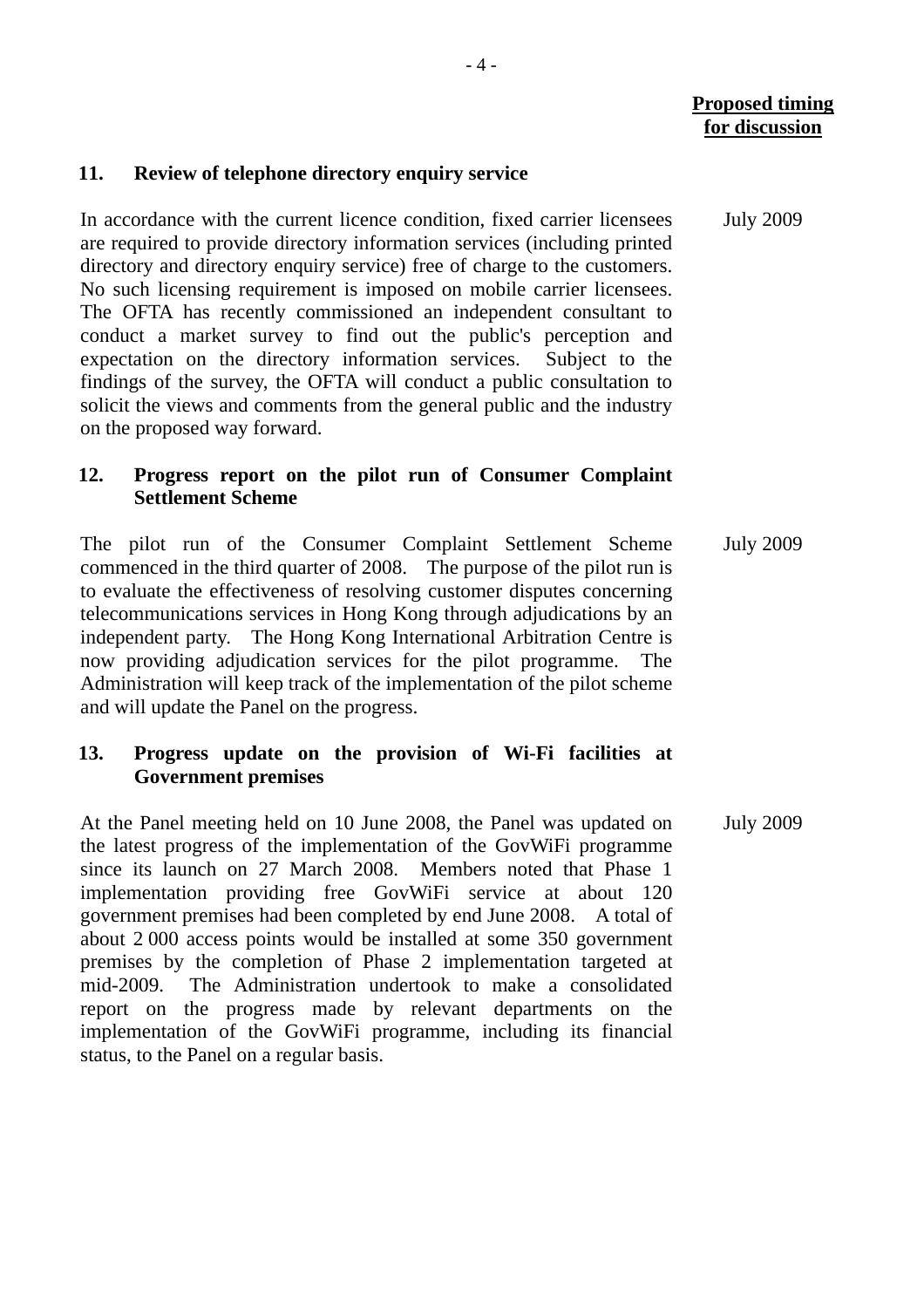#### **14. Information security**

At the Panel meeting held on 8 December 2008, members were briefed on the progress of Government's information security enhancement programmes to better protect personal and sensitive data following a series of incidents involving leakage of personal data in Government bureaux/departments. The Administration was requested to update the Panel on the progress of existing and planned security enhancement initiatives on a regular basis, the first one in six months' time.

## **15. Public consultation on public service broadcasting (PSB) including issues related to the future of RTHK and the opening up of radio/TV channels for use of the community**

At the Panel meeting held on 29 January 2008, members expressed grave concern about the deferral in releasing the consultation paper on PSB and the future of RTHK which was originally scheduled for discussion at the meeting. The Administration indicated that as the review of PSB and the related issues of the future of RTHK and community participation in broadcasting were highly sensitive and complex issues that had to be handled cautiously and dealt with together, more time was needed to prepare for a comprehensive consultation exercise. The Administration undertook to make the best effort to finalize the consultation paper within a reasonable timeframe. To be confirmed

#### **16. Regulation of radio broadcasting**

Following the incident on unlicensed broadcast by Citizens' Radio leading to the prosecution of a number of persons for breaching the provisions in the Telecommunications Ordinance (TO) (Cap. 106), some Panel members expressed concern that the Administration seemed to have enforced the concerned provisions selectively. As such, the Panel requested the Administration to brief members on the prevailing policies relating to the regulation of radio broadcasting and the use of radiocommunications apparatus for the purpose of radio broadcasting at the Panel meeting on 19 February 2008.

At the Panel's request, the Research and Library Services Division (RLSD) of the LegCo Secretariat conducted a research on the regulation of radio broadcasting services in Canada, the United States, the United Kingdom and Australia to facilitate members' future deliberation on the situation in Hong Kong. RLSD presented its report to the Panel on 10 June 2008. Members were concerned about the Chief Executive in Council's unchecked powers to approve or reject a licence application, the absence of an appeal mechanism and the lack of transparency, accountability and public participation in Hong Kong's sound

July 2009 (tentative)

To be confirmed